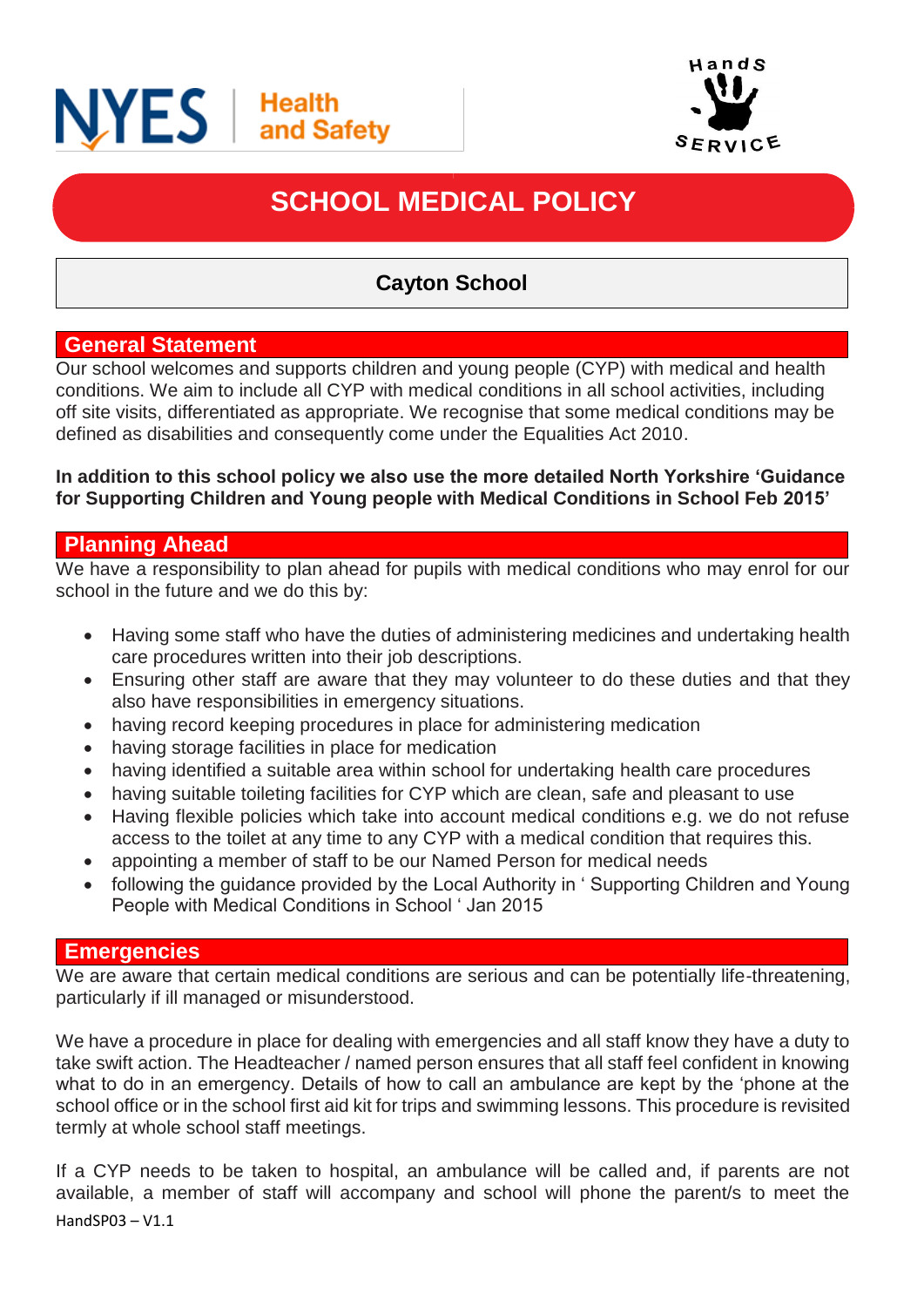ambulance at casualty. The member of staff will stay with the CYP until a parent arrives. Health professionals are responsible for any decisions on medical treatment in the absence of a parent.

Staff will not take a CYP to hospital in their own car unless it is an absolute necessity and never unaccompanied.

#### **First Aiders**

We have trained first aiders on site at all times throughout the school day who are aware of the most common serious medical conditions at this school. All PE teachers are first aid trained. Training is refreshed biannually – half of the staff each year.

## **Procedure to be followed when school is notified that a CYP has a medical condition**

- 1. Seek further information from parents and health professionals
- 2. Determine whether an Individual healthcare plan or a risk assessment is required
- 3. Arrange a meeting to develop the Individual health care plan
- 4. Arrange any staff training
- 5. Implement and monitor Individual healthcare plan.

#### **Staff Training**

Staff who support CYP with specific medical conditions must receive additional training from a registered health professional. Training requirements are determined via Individual healthcare plans. The Head teacher / named person is responsible for ensuring staff are suitably trained by liaising with the relevant healthcare professional. Any member of staff who is trained but feels unable to carry out these duties competently ( for example due to having an injury/condition themselves or due to further training being required ) must report this as soon as possible to the Headteacher / named person who will make appropriate arrangements.

The Headteacher / named person keeps a training record and ensures training is refreshed as appropriate. The Headteacher is involved in determining the competency of a member of staff in undertaking specific procedures (see Working **Together**)

Staff who complete records are shown by the Headteacher / named person how these are to be completed and managed. The Headteacher / named person quality ensures this on (frequency) basis.

Arrangements for induction of new staff are included in the induction file provided at the start of employment.

Staff must not give prescription medicines or undertake healthcare procedures without appropriate training. In some cases written instructions from the parent or on the medication container dispensed by the pharmacist is sufficient and the Headteacher / named person will determine this.

#### **Whole School Staff Awareness Training**

We aim for all staff to receive basic awareness training in the following more common conditions:

- asthma
- $\bullet$  epilepsy
- allergic reaction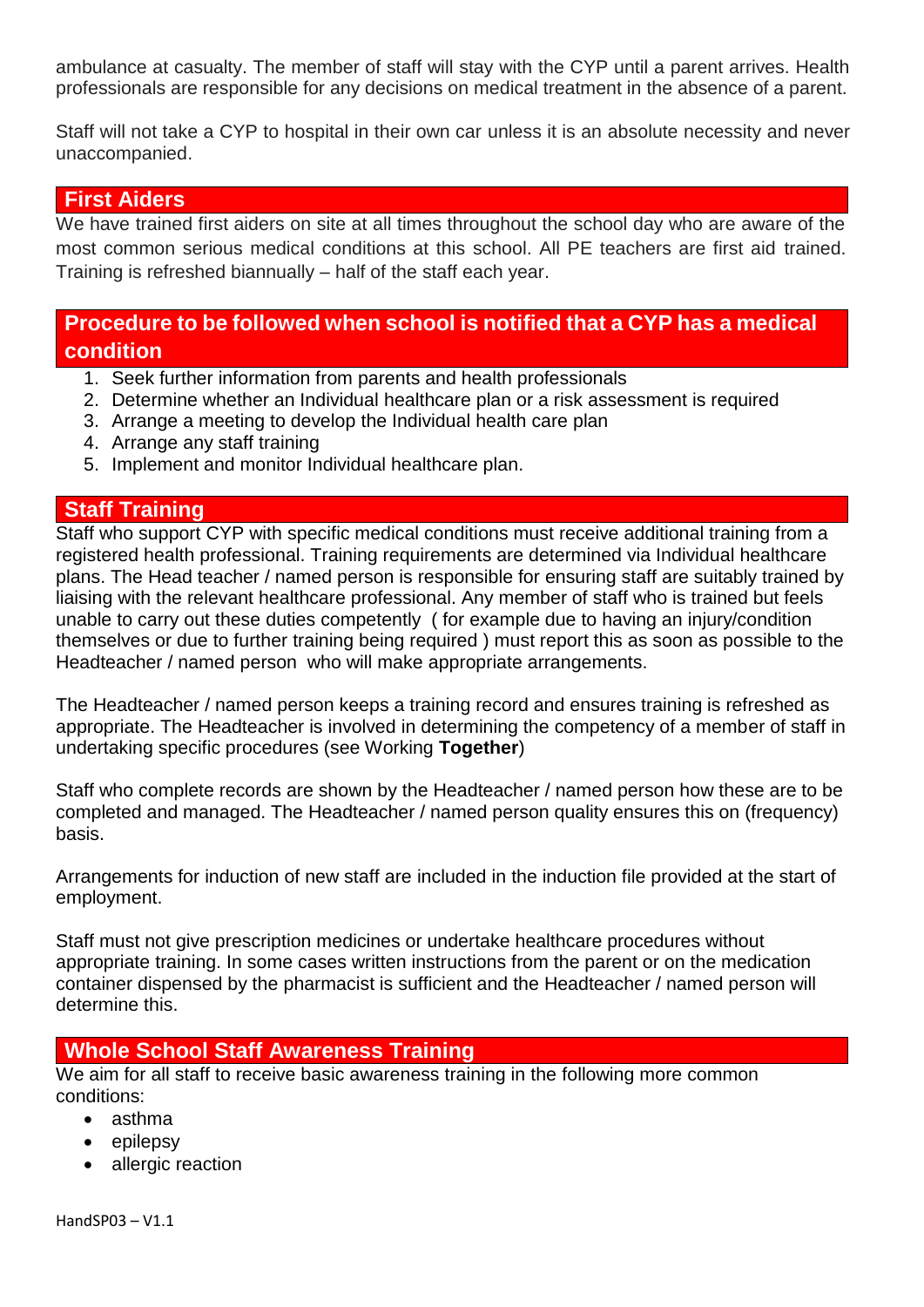This training is delivered by an elected company or NYCC HandS team and completed biannually as part of the first aid training.

This is supported by having information about these conditions located in prominent positions Office, staffroom, classroom for specific allergies within the class.

### **Staffing**

The Headteacher / named person is responsible for ensuring that all **relevant** staff will be made aware of a CYPs condition as soon as possible.

Any supply teachers / covering staff will be informed, as appropriate, via induction liaising with the office manager and class teachers.

CYP with Individual Healthcare Plans have staff named in their plan who have been trained to undertake the procedures in the plan. The Headteacher ensures there are enough staff named to cover for absences and to allow for staff turnover.

## **Administration of Prescibed Medication at School**

Wherever possible we allow CYP to carry their own medicines and relevant devices and where CYP self-administer we will provide supervision as appropriate

- We will only administer medication at school when it is essential to do so and where not to do so would be detrimental to a CYPs health.
- We will only accept medication that has been **prescribed** by a doctor, dentist, nurse prescriber or pharmacist prescriber.
- We will not give **Aspirin** to any CYP under 16 unless it is prescribed
- We only give medication when we have written parental permission to do so.
- Where appropriate, CYP are encouraged to carry and administer their own medication with a spare being kept at the school office OR in the portable fridge that is stored correctly in the classroom.
- Medication not carried by CYP is stored at the school office OR in the portable fridge that is stored correctly in the classroom.
- Controlled drugs are stored at the school office.
- CYP who do not carry and administer their own medication know where it is stored and how to readily access it.

## **Administration of Non-Prescibed Medication at School**

**Non-prescribed** medication can only be administered in a school/setting where it is absolutely essential to the CYP's health and where it cannot be taken out of the schools/settings hours.

- When non-prescribed medicine in administered it must have prior written parental consent form and a record of administration form must be kept.
- The school/setting should ensure they treat the non-prescribed medication the same as if it were prescribed i.e. checking the packaging, expiry date, dosage, administration instructions, correct storage etc.
- Schools/settings should detail in their policy the circumstances in which they agree to administer non prescribed medications.
- Non prescribed medication should be provided by the parents. Schools/setting should not routinely hold their own stocks of medication.

## **Administration of Medication – General**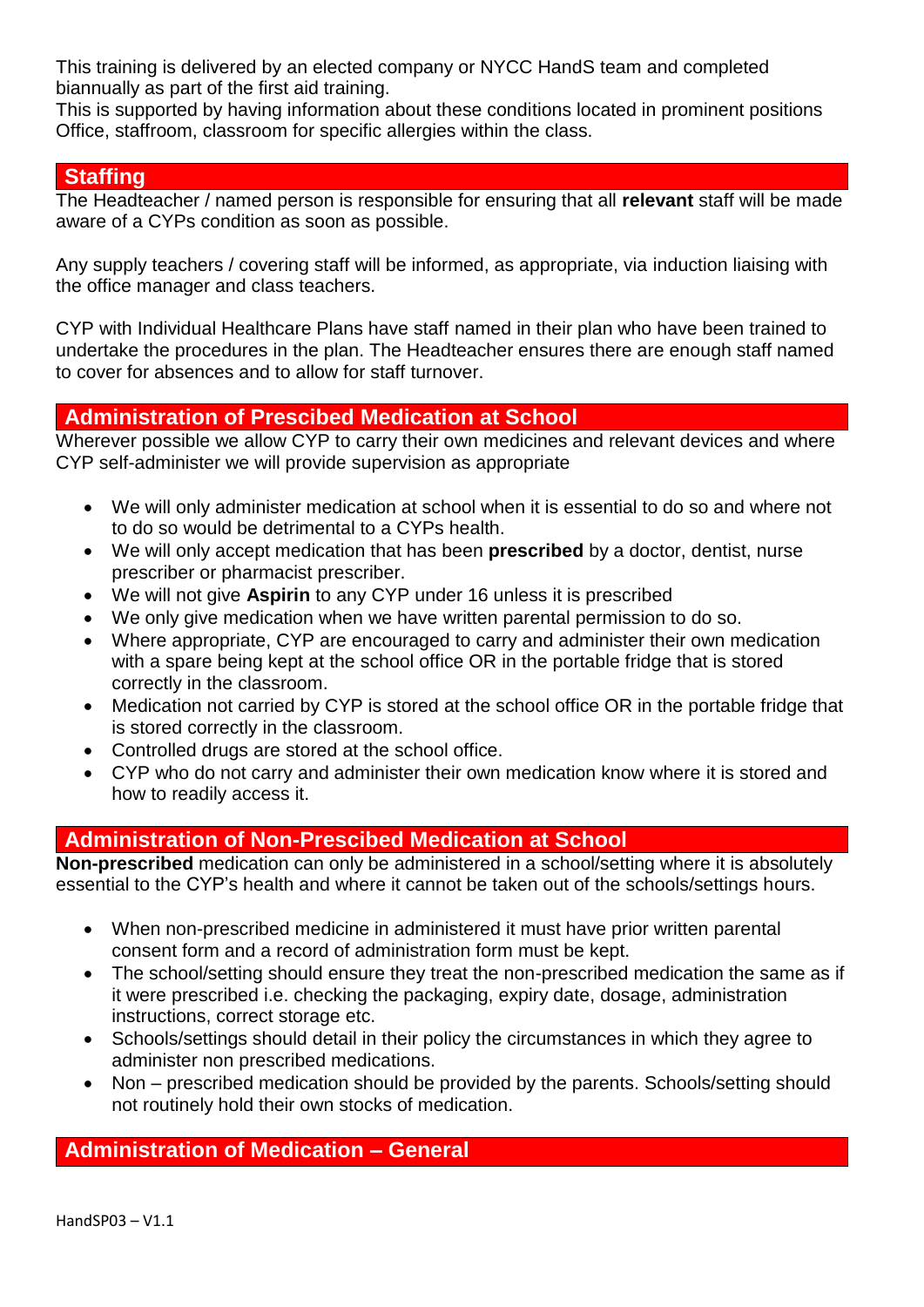All staff are aware that there is no legal or contractual duty for any member of staff to administer medication or supervise a CYP taking medication unless they have been specifically contracted to do so or it is in their job description.

For medication where no specific training is necessary, any member of staff may administer prescribed and non-prescribed medication to pupils but only with a parent's written consent.

Some medicines require staff to receive specific training on how to administer it from a registered health professional.

# **CYP Who Can Manage Their Own Needs**

We encourage all CYP to manage as much of their own needs as is appropriate. The Headteacher / named person will determine after discussion with parents whether a CYP is competent to manage their own medicine and procedures. Where a CYP has been recently diagnosed, or has an additional disability/condition e.g. visual impairment, we support them to gradually take on more of their own care, over time, as appropriate with the aim of them becoming as independent as possible.

We aim for our CYP to feel confident in the support they receive from us to help them do this.

## **School Trips**

Staff organising our school trips ensure:

- They plan well in advance.
- They seek information about any medical / health care needs which may require management during a school trip. This is specifically relevant for residential visits when CYP may require medication / procedures that they would not normally require during the daytime.
- That any medication, equipment, health care plans are taken with them and kept appropriately during the trip.
- They do a risk assessment which includes how medical conditions will be managed in the trip. Staff are aware that some CYP may require an individual risk assessment due to the nature of their medical condition.

## **Safe Storage - General**

- The Headteacher ensures the correct storage of medication at school.
- The Headteacher / named person ensures the expiry dates for all medication stored at school are checked (frequency) and informs parents by letter in advance of the medication expiring.
- Some medications need to be refrigerated. These are stored in a clearly labelled airtight container in the portable fridge located at the office that can be transferred to the classroom for correct storage. This area is inaccessible to unsupervised CYP.

## **Refusal**

If a CYP refuses to take their medication school staff will note this on the administration of medication record. Parent/s will be informed as soon as is reasonably possible so that they can make alternative arrangements.

**Accepting Medicines**

HandSP03 – V1.1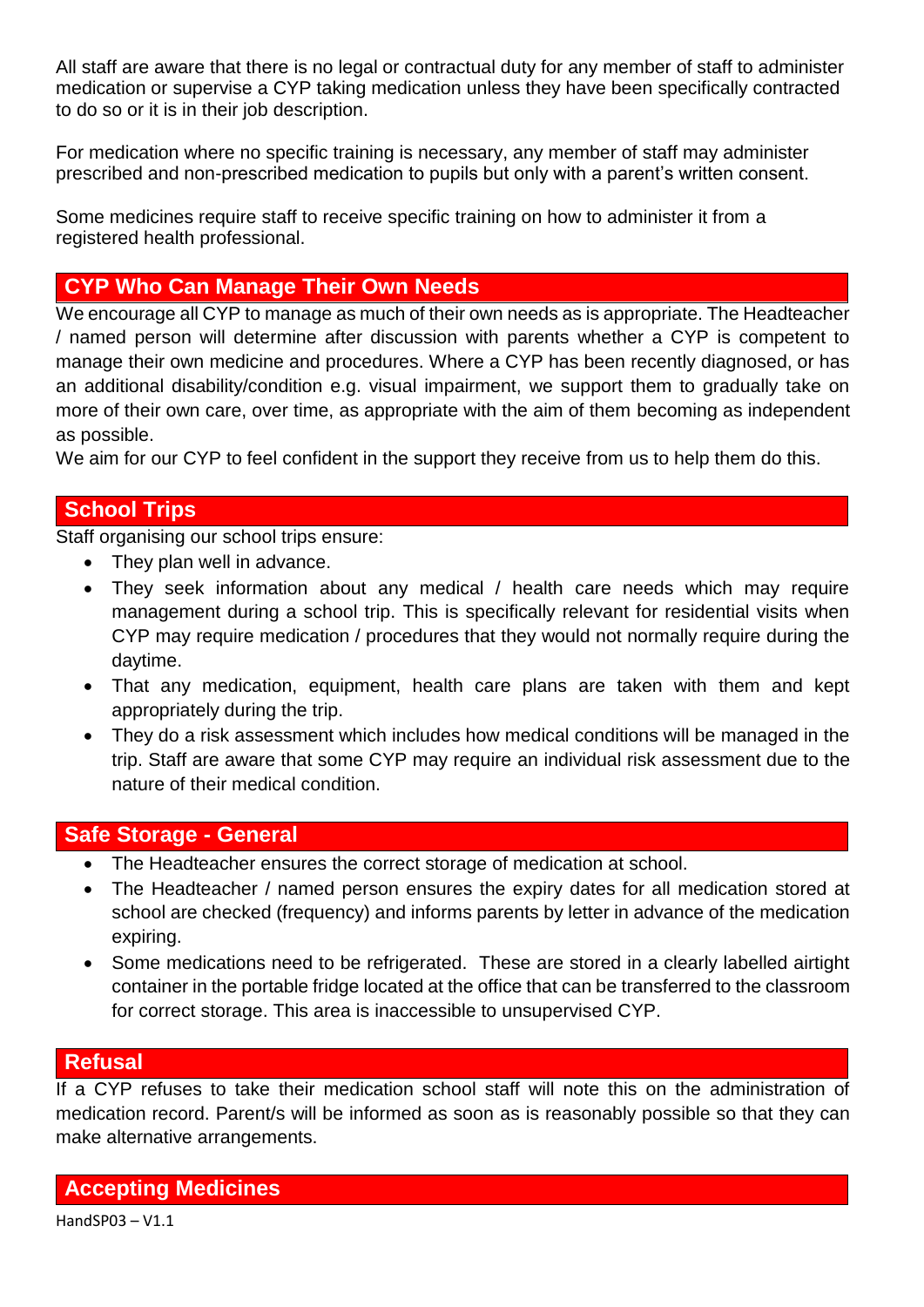The Headteacher / Named person along with the parent/s, ensures that all medication brought into school is clearly labelled with the CYPs name, the name and dose of medication and the frequency of dose. It must be in the original, full packaging containing the accompanying information leaflet.

Wherever possible medicines should be passed from the parent to the school office.

#### **Safe Disposal**

Parents are asked to collect out of date medication.

If parents do not collect out of date medication, it is taken to a local pharmacy for safe disposal.

Disposal of medication is recorded on the administration of medication record.

#### **Record Keeping**

The following records are kept in school

| Name of record                                                                                                 | <b>Location of record</b>             | Who completes it | Who quality<br>assures it & how<br>often |
|----------------------------------------------------------------------------------------------------------------|---------------------------------------|------------------|------------------------------------------|
| Whole school<br>administration of<br>medication record                                                         | HandDs storage in<br>Y5.              | MT/HC.           | MT on a termly<br>basis.                 |
| Individual<br>administration of<br>medication record -<br>for CYP who have<br>frequent & regular<br>medication | HandDs storage in<br>Y <sub>5</sub> . | MT/HC.           | MT on a termly<br>basis.                 |
| Staff training $log -$<br>including first aid                                                                  | School office                         | <b>HC</b>        | HC on an ongoing<br>basis.               |
| <b>School Medical</b><br>Register                                                                              | School office                         | MV               | MV on a termly<br>basis.                 |

All these records will be kept securely and in accordance with NYCCs Records Retention and Disposal Schedule. All electronic records will be password protected.

## **Enrolment Forms**

We ask on our enrolment form if a CYP has any medical /health conditions and again at regular times.

## **Individual Health Care Plans**

For CYP with more complex medical needs we use Individual healthcare plans to record important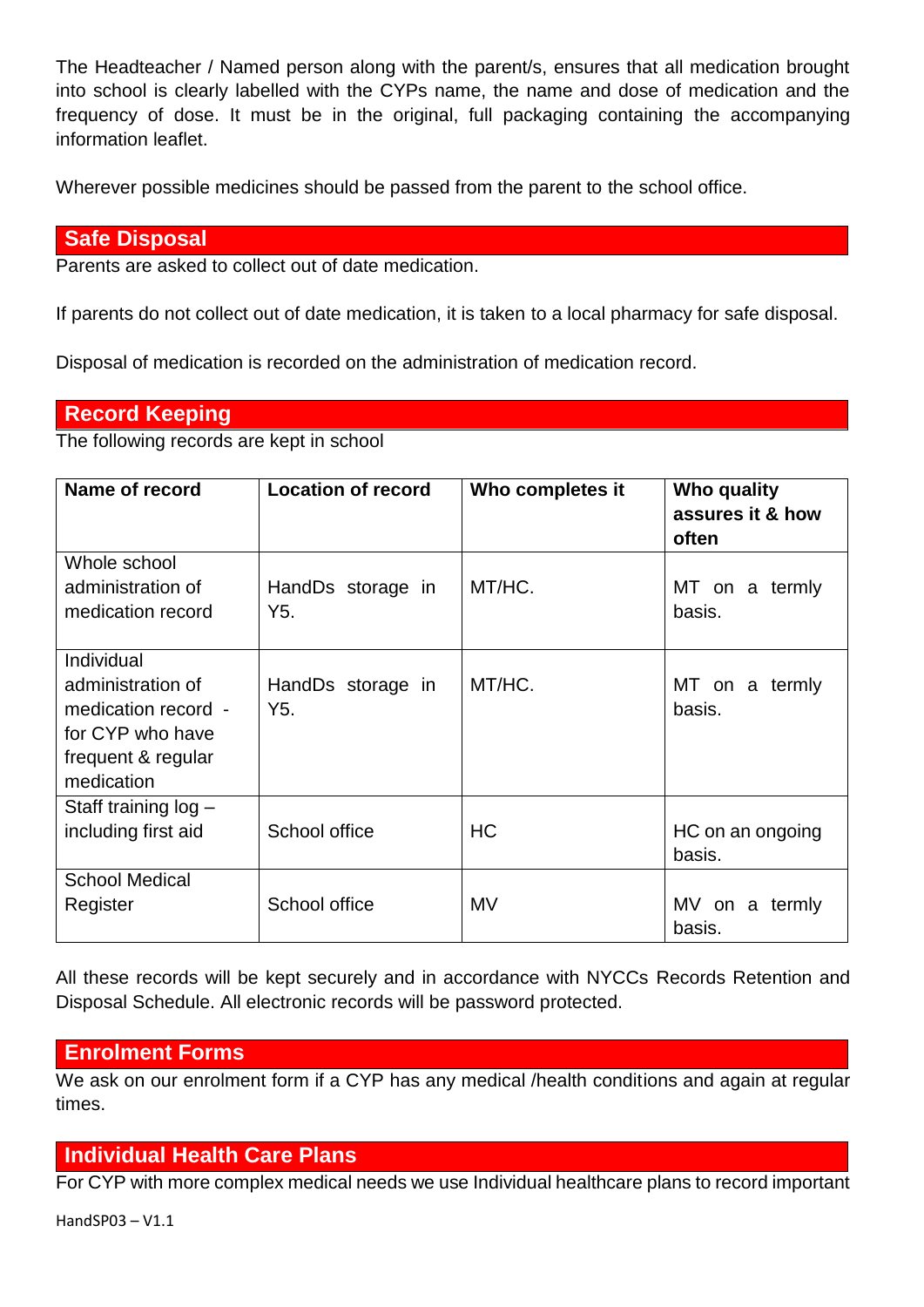details. Individual healthcare plans are held on CPOMS in accordance with data protection. They are updated when and if there are significant changes and also annually reviewed with parents and health care professionals.

Individual Healthcare Plans are shared on a need to know basis with staff who are directly involved with implementing them.

Individual Healthcare Plans are also shared, with parent/s permission, with NYCC risk management and insurance

The Headteacher / named person is responsible for ensuring any Individual healthcare plans are developed

The Headteacher / named person is responsible for checking Individual Healthcare plans on a ( frequency ) basis to ensure they are up to date and being implemented correctly.

## **School Medical Register**

We keep a centralised register of CYP with medical needs. The Headteacher / named person has responsibility for keeping the register up to date.

#### **Asthma**

School staff are aware that, although it is a relatively common condition, asthma can develop into a life threatening situation.

We have a generic asthma plan in place in school which details how asthma attacks are managed. This plan is displayed in prominent locations in school…..(list)

CYP who have asthma will not have an Individual Healthcare Plan unless their condition is severe or complicated with further medical conditions.

The Headteacher and Governing body have chosen to keep emergency Salbutamol inhalers and spacers in school for use by CYP who have a diagnosis of asthma and whose parent/s have given us written permission for their CYP to use it. This would be in rare circumstances where an inhaler has become lost or unusable. Parents are informed by standard letter if their child has used the schools emergency inhaler.

The named person is responsible for managing the stock of the emergency school Salbutamol inhalers.

The emergency salbutamol inhalers will be kept in the school office first aid cupboard. Along with a register of CYP whose parent/s has given permission for these to be used as appropriate.

The Headteacher / named person is responsible for ensuring the emergency inhalers and spacers are washed as necessary

#### **School Defibrillator**

HandSP03 – V1.1 As part of our first aid equipment we have access to a defibrillator located at the Jubilee Hall. We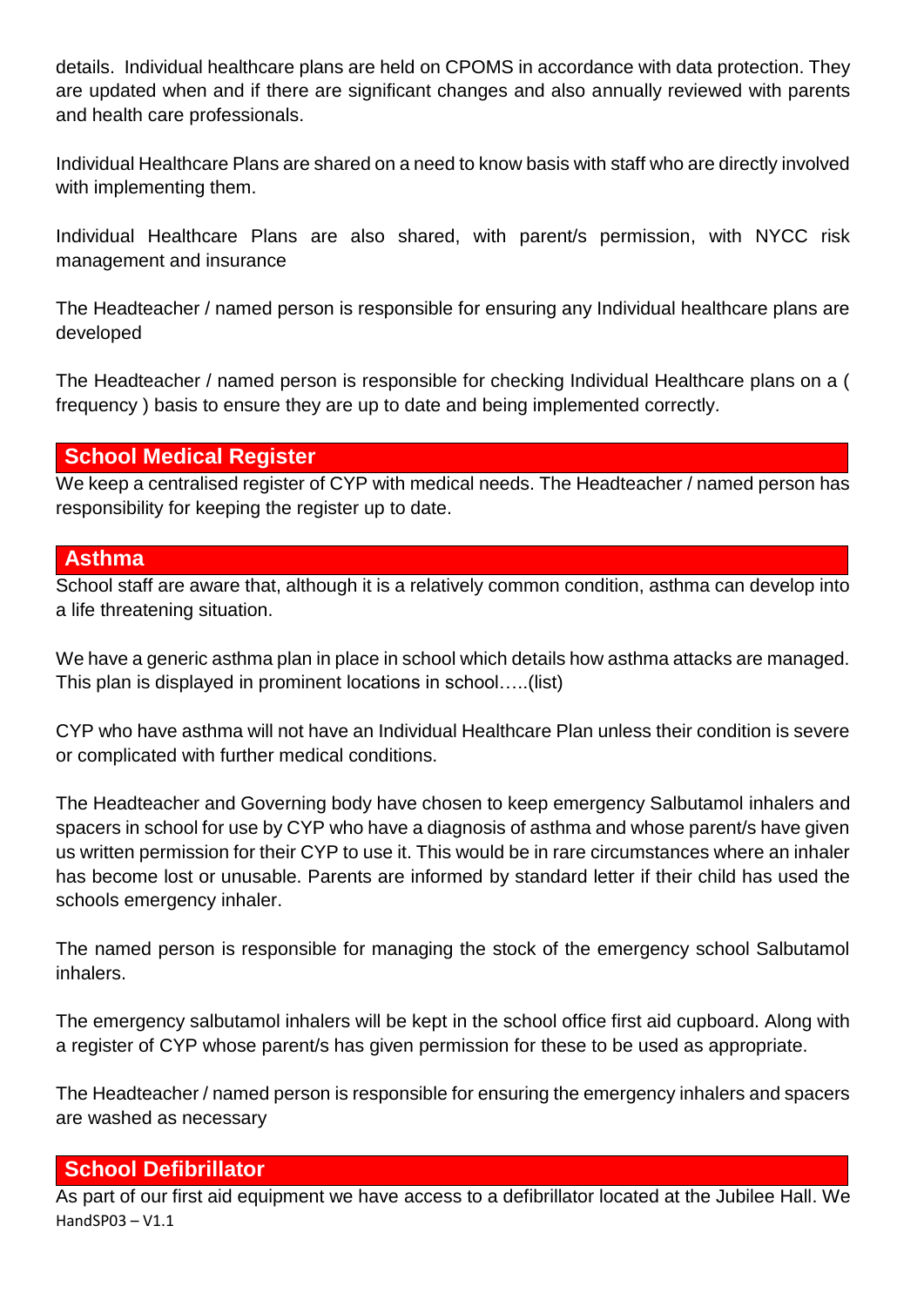have notified our local NHS ambulance service of this decision and our first aiders are trained in its use. The Headteacher / named person is responsible for checking the unit is kept in good condition. This is done by the staff at the Jubilee Hall.

## **Working Together**

A number of people and services may be involved with a CYP who has a medical condition e.g. parent/s, CYP themselves, Healthy Child Nurse, specialist nurse, community nurse etc.

We seek and fully consider advice from everyone involved and from the Local Authority to assist us in our decisions around a CYPs medical needs.

We aim to maintain regular contact with our Healthy Child nurse who may inform us of any CYP who have health conditions that we are not already aware of e.g. where a CYP has developed a new condition.

We work together to identify needs, identify training, draw up Individual Healthcare Plans, identify staff competency in procedures etc. However the Headteacher and Governing body take overall responsibility for ensuring a CYPs needs are met in school.

We work together to ensure our policy is planned, implemented and maintained successfully.

## **Head Teacher's Responsibilities**

The Headteacher holds overall responsibility for the following but may delegate some of the responsibilities to a named person:

- Ensure the school is inclusive and welcoming and that the medical conditions policy is in line with local and national guidance and policy frameworks.
- Liaise between interested parties including CYP, school staff, special educational needs coordinators, pastoral support/welfare officers, teaching assistants, Healthy Child Nurse, parents and governors.
- Ensure the policy is put into action, with good communication of the policy to all.
- Ensure every aspect of the policy is maintained.
- Ensure information held by the school is accurate and up to date and that there are good information sharing systems in place using Individual Healthcare plans.
- Ensure CYP confidentiality.
- Assess the training and development needs of staff and arrange for them to be met.
- Provide/arrange provision of regular training for school staff in managing the most common medical conditions in school.
- Ensure all supply staff and new teachers know and implement the medical conditions policy.
- Update the medical policy at least once a year according to review recommendations and recent local and national guidance and legislation.
- Ensure absences due to medical needs are monitored and alternative arrangements for continuing education are in place.
- Ensure Individual Healthcare plans are completed and reviewed annually.
- Check medication held in school termly for expiry dates and dispose of accordingly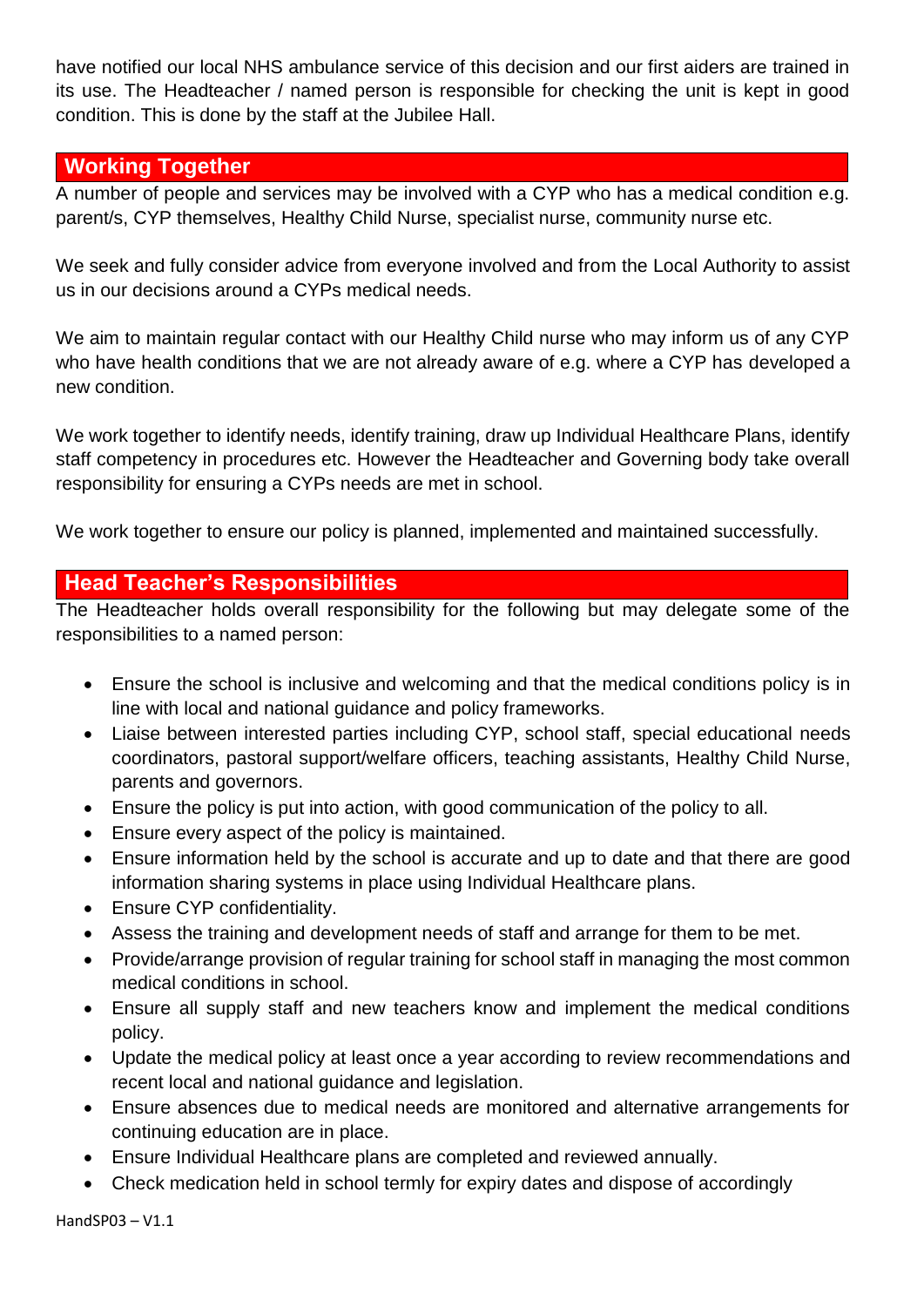- Inform parents when supply of medicine needs replenishing / disposing
- Quality assure record keeping
- Work together to quality assure staff competency in specific procedures
- Regularly remind staff of the school medical policy and procedures

## **School Staff Responsibilities**

All staff have a responsibility to:

- Be aware of the potential triggers, signs and symptoms of common medical conditions and know what to do in an emergency.
- Understand and implement the medical policy.
- Know which CYP in their care have a medical condition.
- Allow all CYP to have immediate access to their emergency medication.
- Maintain effective communication with parents including informing them if their child has been unwell at school.
- Ensure CYP who carry their medication with them have it when they go on a school trip or out of the classroom e.g. to the field for PE
- Be aware of CYP with medical conditions who may be experiencing bullying or need extra social support.
- Ensure all CYP with medical conditions are not excluded unnecessarily from activities they wish to take part in.
- Ensure CYP have the appropriate medication or food with them during any exercise and are allowed to take it when needed.

## **Teaching Staff Responsibilities**

Teachers at this school have a responsibility to:

- Ensure CYP who have been unwell catch up on missed school work.
- Be aware that medical conditions can affect a CYP's learning and provide extra help when needed.
- Liaise with parents, healthcare professionals and special educational needs co-ordinator if a CYP is falling behind with their work because of their condition.

## **First Aiders Responsibilities**

First aiders at this school have a responsibility to:

- Give immediate help to casualties with common injuries or illnesses and those arising from specific hazards within the school.
- When necessary ensure that an ambulance or other professional medical help is called.
- Check the contents of first aid kits and replenish as necessary.

# **School Educational Needs Co-Ordinator Responsibilities**

The SEN Co-Ordinator has a responsibility to:

- Help update the school's medical condition policy.
- Know which CYP have a medical condition and which have special educational needs because of their condition.
- Ensure teachers make the necessary arrangements if a CYP needs special consideration or access arrangements in exams or coursework.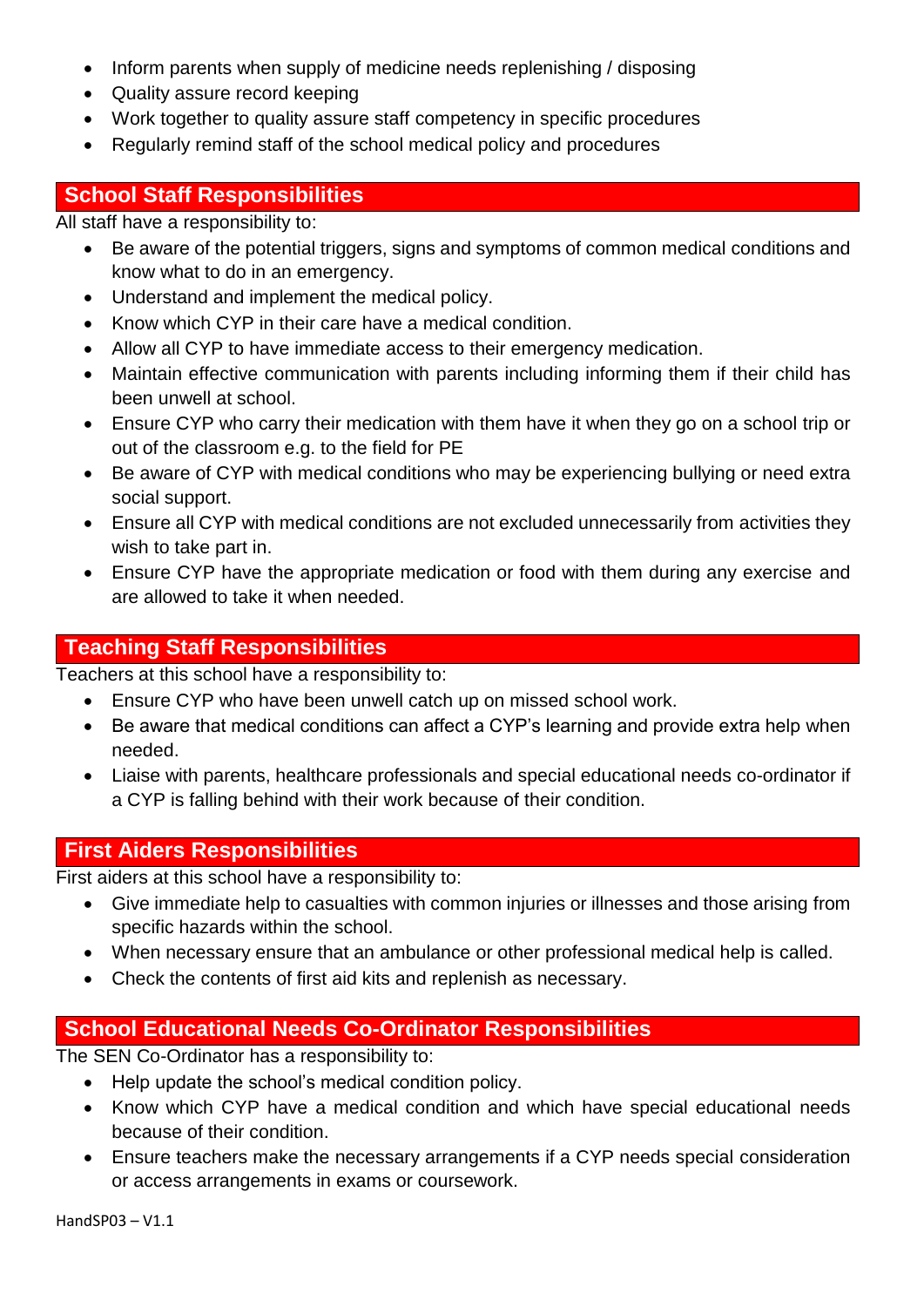## **CYP Responsibilities**

CYP have a responsibility to:

- Treat other CYP with and without a medical condition equally.
- Tell their parents, teacher or nearest staff member when they or another CYP is not feeling well. We remind all CYP of this on an annual basis in assembly
- Treat all medication with respect.
- Know how to gain access to their medication, which includes emergency medication
- Ensure a member of staff is called in an emergency situation

## **Parent Responsibilities**

Parents are expected to support their child by:

- Telling school if their child has / develops a medical condition
- Immediately informing (the school office) in writing if there are any changes to their child's condition or medication.
- Ensuring that they/ their emergency representative is contactable at all times.
- Administering medication out of school hours wherever possible
- Undertaking health care procedures out of school hours wherever possible
- Ensuring they supply school with correctly labelled in date medication.
- Contributing to the writing of individual health care plans / intimate personal care plans as appropriate
- Completing the necessary paperwork e.g. request for administration of medication
- Collecting any out of date or unused medicine from school for disposal
- Keeping their child at home if they are not well enough to attend school / infectious to other people
- Ensure their child catches up on any school work they have missed.
- Ensure their child has regular reviews about their condition with their doctor or specialist healthcare professional.

Parents who do not provide this support should be aware that we may not be able to fully support their CYP's medical condition in school.

# **School Procedure on Being Notified of a CYPs Medical Condition**

Notification of a CYPs medical condition may come via a number of routes e.g. by parents, Healthy Child nurse, admission forms etc.

Whatever the route the Headteacher / named person must be informed as soon as possible.

They must then:

- Seek further information about the condition
- Determine with the support of parents and relevant health professional whether an Individual Healthcare Plan is required
- Identify any medication / health care procedures needed
- Identify any aspects of a CYPs care they can manage themselves
- Identify which staff will be involved in supporting the CYP
- Identify what, if any, training is needed, who will provide this and when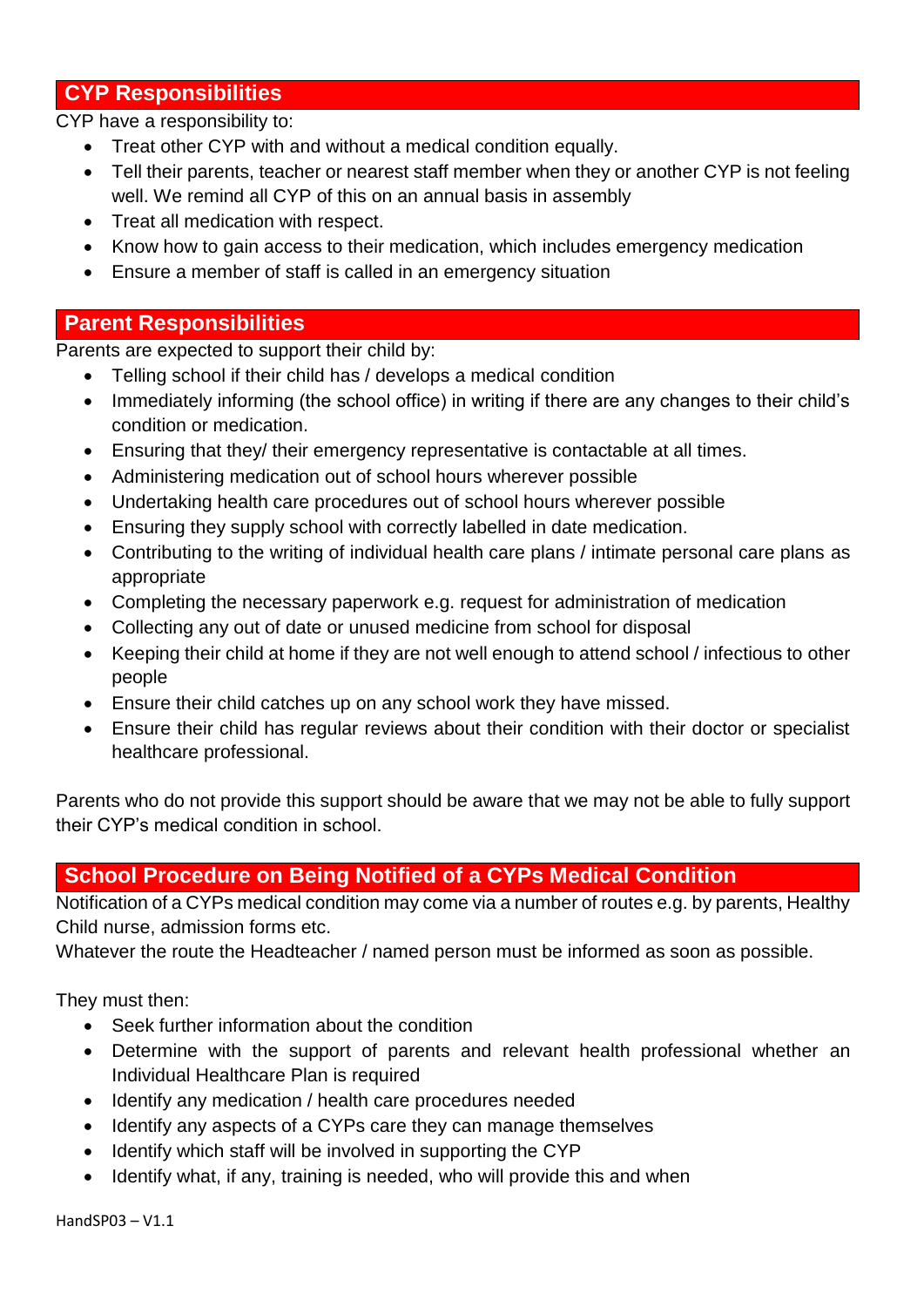- Identify which staff need to know the details of the CYPs medical condition and inform them as appropriate
- Ensure parent/s written permission is received for any administration of medication

## **Unacceptable Practice**

School staff use their discretion about individual cases and refer to a CYP's Individual Healthcare Plan, where they have one, however; it is not generally acceptable to:

- Prevent CYP from accessing their inhalers or other medication
- Assume every CYP with the same condition requires the same treatment
- Ignore the views of the CYP and their parents
- Ignore medical evidence or opinion although this may be challenged
- Send CYP with medical conditions home frequently or prevent them from staying for normal school activities e.g. lunch unless it is specified in the CYP's Individual Healthcare Plan
- Send an ill CYP to the school office or medical room without a suitable person to accompany them
- Penalise CYP for their attendance record if their absences relate to their medical condition e.g. hospital appointments
- Prevent pupils from drinking, eating or taking toilet breaks whenever they need in order to manage their medical condition
- Require parents, or otherwise make them feel obliged to come into school to provide medical support to their child, including toileting issues and manual handling issues
- Prevent CYP from participating, or create unnecessary barriers to children participating in any aspect of school life, including school trips e.g. by requiring the parent to accompany the CYP.

## **Data Protection**

We will only share information about a CYPs medical condition with those staff who have a role to play in supporting that child's needs. In some cases e.g. allergic reactions it may be appropriate for the whole school to be aware of the needs. In other cases e.g. toileting issues, only certain staff involved need to be aware. We will ensure we have written parental permission to share any medical information.

## **School Environment**

We will ensure that we make reasonable adjustments to be favourable to CYP with medical conditions. This includes the physical environment, as well as social, sporting and educational activities.

## **Physical Environment**

We have an accessibility plan which outlines how we aim to develop our facilities and staffing to meet potential future health care needs e.g. improved physical access, improved toilet facilities.

## **Education and Learning**

We ensure that CYP with medical conditions can participate as fully as possible in all aspects of the curriculum and ensure appropriate adjustments and extra support are provided.

HandSP03 – V1.1 Teachers and support staff are made aware of CYP in their care who have been advised to avoid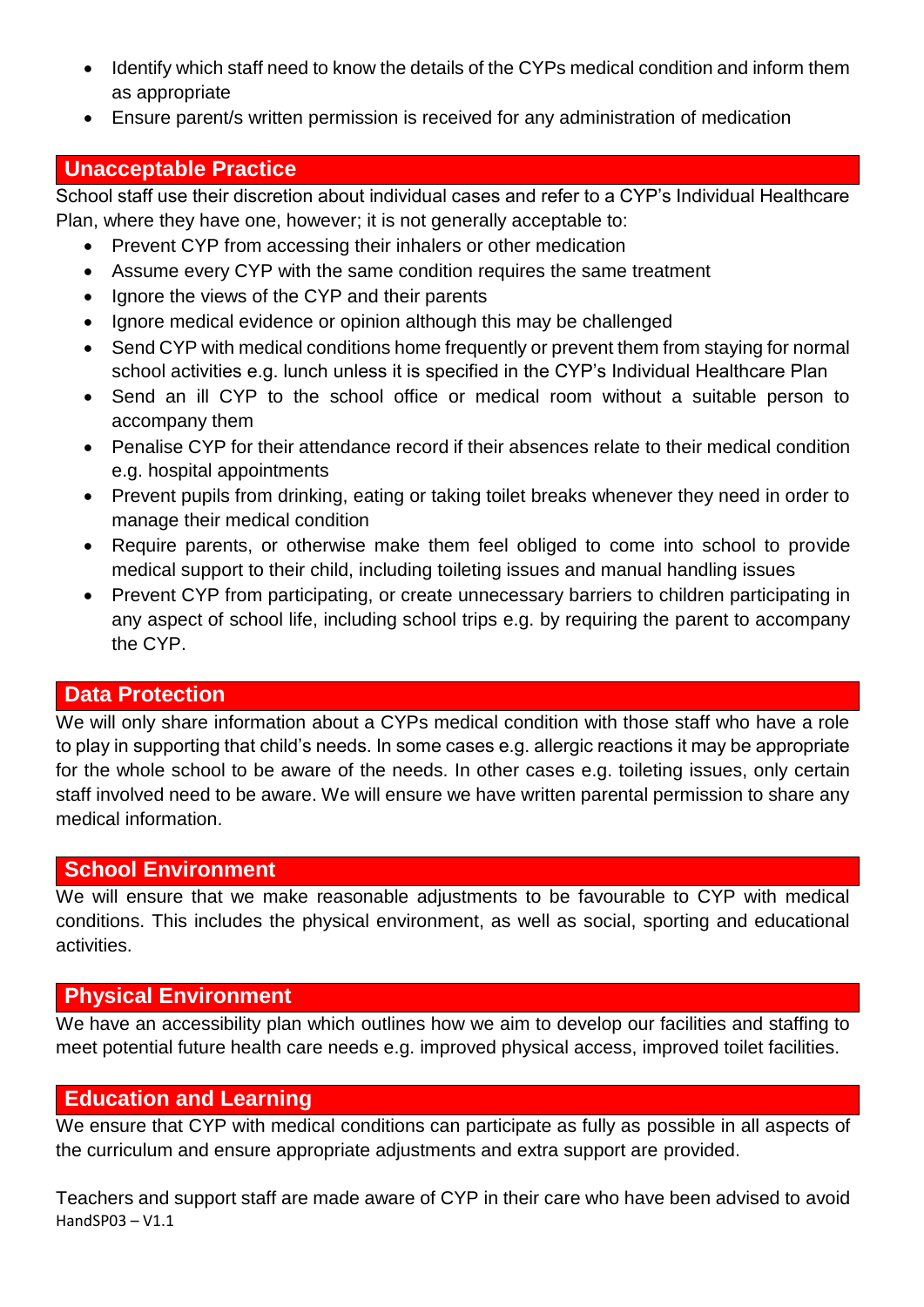or take special precautions with particular activities.

We ensure teachers and PE staff are aware of the potential triggers for pupils' medical conditions when exercising and how to minimise these triggers.

Staff are aware of the potential for CYP with medical conditions to have special educational needs (SEN). The school's SEN coordinator consults the CYP, parents and pupil's healthcare professional to ensure the effect of the CYPs condition on their schoolwork is properly considered.

#### **Insurance**

The Headteacher is responsible for ensuring staff are insured to carry out health care procedures and administer medication. A copy of the NYCC insurance policy is made available to all staff involved via ParentPay and website.

Additional insurance may need to be taken out for specific procedures and the Headteacher will ensure relevant staff are able to access a copy of the insurance policy.

#### **Complaints**

For details on how to make a complaint around medical issues in school please follow our school complaints procedure available on the school website.

#### **Home to School Transport**

Parents are responsible for informing SEN transport or Integrated Passenger transport if their child has a medical need that they may require assistance with during the journey to and from school.

#### **Dignity and Privacy**

At all times we aim to respect the dignity and privacy of all CYP with medical conditions we do this by only sharing information with those who have a role in directly supporting the CYPs needs. We are considerate when giving / supervising medication / managing health care needs.